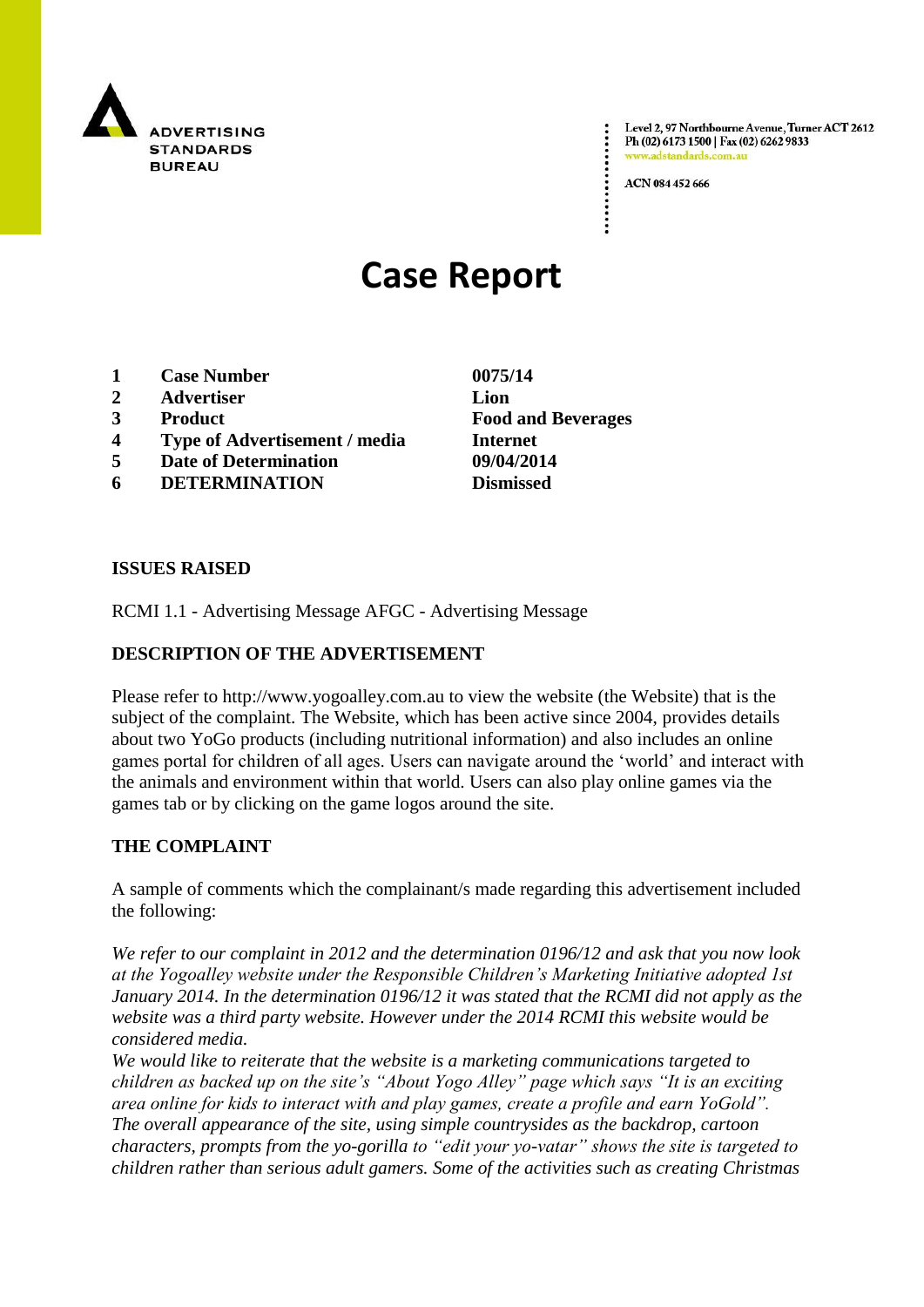*cards are particularly child-targeted.*

*The advertising does not positively encourage either good dietary habits or physical activity. The ability to achieve awards and the ability to override the message that the player has been using the site for 30 minutes discourages children to participate in real physical activity. Although the dairy dessert portrayed in "the products" section passes the criteria in Lion"s Action Plan under the RCMI there are other Yogo products which do not meet the "healthy choices" criteria and these would be associated with the Yogo brand and this website. In summary, this advertisement is primarily directed to children and does not promote good dietary habits or physical activity. This website contravenes prevailing community standards because it engages children in an advertisement for product in a manner that children would not be aware of as advertising and so exploits their vulnerabilities in order to sell product.*

#### **THE ADVERTISER'S RESPONSE**

Comments which the advertiser made in response to the complainant/s regarding this advertisement include the following:

*We refer to your letter regarding the complaint to the Advertising Standards Bureau (ASB) received about the YoGo Alley website. We have considered the complaint and, for the reasons set out below, submit that the complaint should be dismissed. YoGo Alley* 

*Please refer to http://www.yogoalley.com.au to view the website (the Website) that is the subject of the complaint. The Website, which has been active since 2004, provides details about two YoGo products (including nutritional information) and also includes an online games portal for children of all ages. Users can navigate around the "world? and interact with the animals and environment within that world. Users can also play online games via the games tab or by clicking on the game logos around the site. The Website is presently managed on Lion?s behalf by The White Agency.* 

# *The complaint*

*The complaint alleges that the Website "does not positively encourage either good dietary habits or physical activity." The ASB has therefore raised this issue under Section 2 of the AANA Code of Ethics (Code of Ethics), which incorporates the AANA Code for Marketing Communications to Children (Marketing to Children Code) and the AANA Food and Beverages Marketing and Communications Code (Food and Beverages Code).*

*The Marketing to Children Code (at clause 2.15(a)) requires that advertising or marketing communications to children "must neither encourage nor promote an inactive lifestyle or unhealthy eating or drinking habits". Clause 2.15(b) of that Code requires such advertising or communications to also comply with the Food and Beverages Code which, at clause 2.2, states that advertising or marketing communications for food must not "encourage what would reasonably be considered as excess consumption through the representation of product/s or portion sizes disproportionate to the setting/s portrayed or by means otherwise regarded as contrary to Prevailing Community Standards". Similarly, clause 3.3 of the Food and Beverages Code requires that such advertising must "not improperly exploit Children"s imaginations in ways which might reasonably be regarded as being based upon an intent to encourage those Children to consume what would be considered, acting reasonably, as*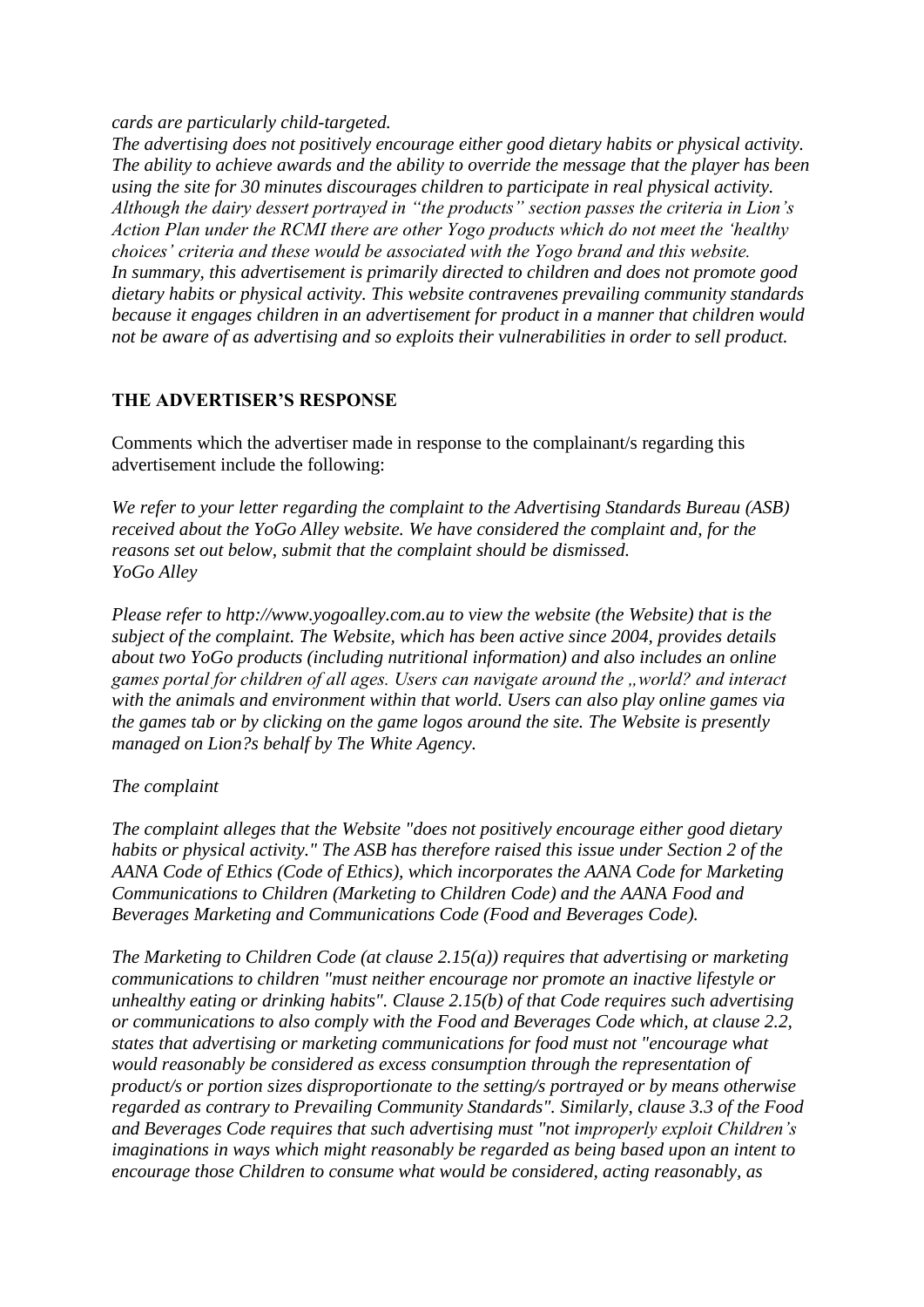*excessive quantities of the Children"s Food or Beverage Product/s." The complaint also alleges that Lion is non-compliant with the AFGC Responsible Children?s Marketing Initiative (AFGC Initiative), to which we are a signatory. We note that the 2014 edition of the AFGC Initiative defines medium as "television, radio, print, cinema, internet sites", which now includes the advertiser's own website. The AFGC Initiative states at S1.1 that:*

*"Advertising and Marketing Communications to Children for food and/or beverages must: (a) represent healthier dietary choices, consistent with established scientific or Australian government standards, as detailed in Signatories' Company Action Plan; and (b) reference, or be in the context of, a healthy lifestyle, designed to appeal to Children through messaging that encourages: good dietary habits, consistent with established scientific or government standards; and physical activity.*

*The AFGC Initiative also states, in relation to "Use of Products in Interactive Games", that "Signatories must ensure that any interactive game directed primarily to Children which includes the Signatory's food and/or beverage products is consistent with S1.1" (extracted above).*

*This letter sets out why we consider that the Website does not breach the AANA Codes or the AFGC Initiative.*

## *Addressing the complaint*

*We consider this complaint to be without merit for the following reasons: A. The AFGC Initiative*

*1. The threshold requirement for advertising or marketing food products to children is that they must represent healthy dietary choices, consistent with established scientific or Australian government standards. Lion determines which of its products represent healthy choices by reference to school canteen nutrition policies and the Dietary Guidelines for Children and Adolescents in Australia. Lion understands its positive obligation to ensure that its advertisements and websites encourage good dietary habits and physical activity. YoGo products are dairy snacks which represent one amongst a choice of snacks for consumption by children and are formulated to be a relatively healthy choice being milk based with no artificial colours, flavours or preservatives. The only dairy snacks that are featured on the Website are the YoGo Choc Rock 12x100g and Triple Trek 12x100g products. These products comply with the school canteen nutrition policies and the Dietary Guidelines for Children and Adolescents in Australia, and in this regard we note:*

*a) Contain 3g of fat per 100g, so are considered low fat;*

*b) In terms of sugar, actually contain less than, or similar amounts of sugar as, that of an everyday sweetened yoghurt; and*

*c) Are a natural source of calcium, contain the goodness of milk and essential nutrients and are low GI (Glycemic Index).*

*In accordance with the National and State based canteen nutrition policies, these two Yogo products would be considered "green? because of their low sugar and fat content. Further, in*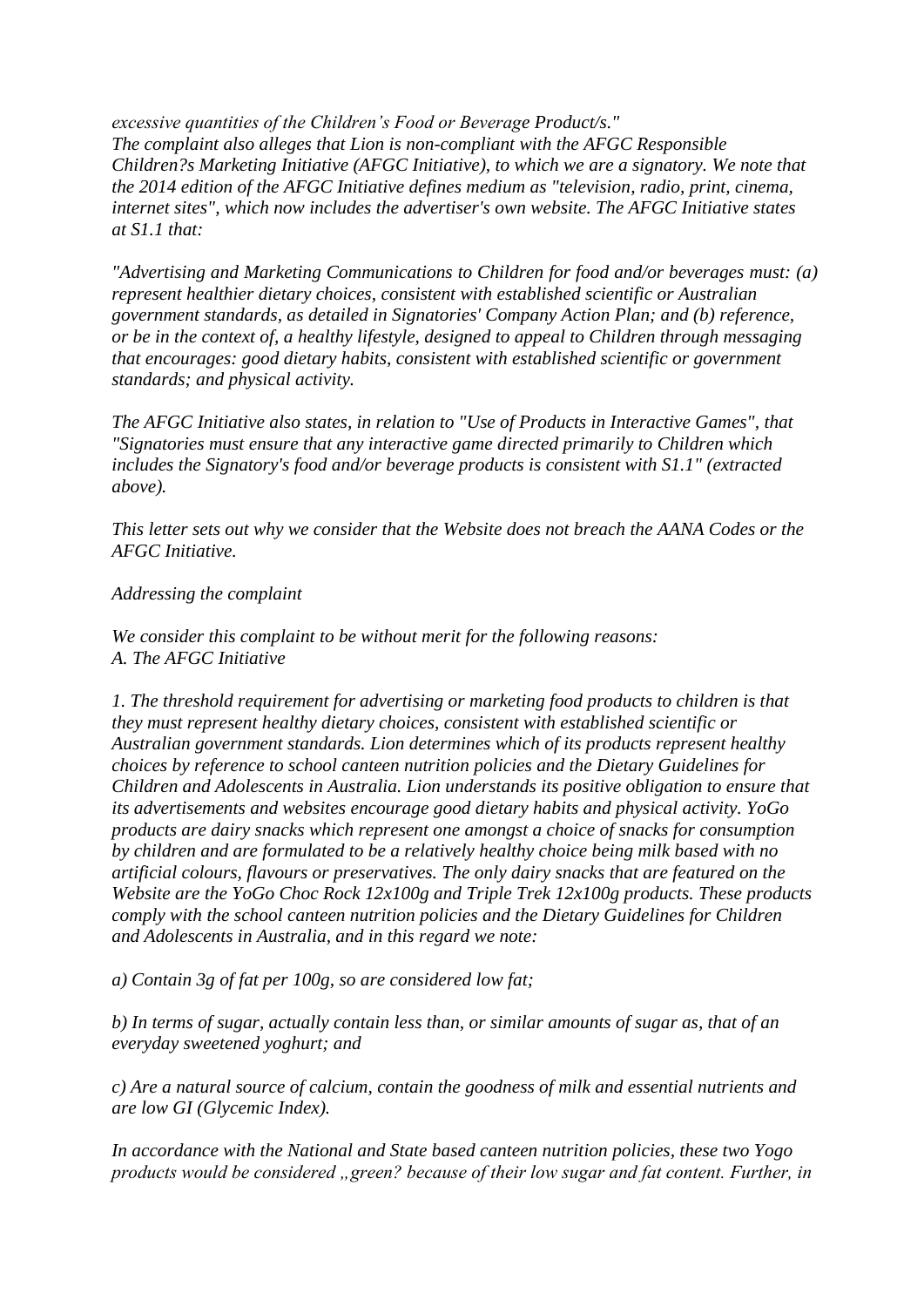*decision 0044/12, the ASB determined that certain Unilever Paddle Pop products were healthy choices and we submit that consistent with that decision our YoGo products are clearly healthy choices too.*

*2. Having met this threshold requirement, the AFGC Initiative requires that our Website in promoting the YoGo products in question must reference, or be in the context of, a healthy lifestyle, designed to appeal to the audience through messaging that encourages:*

*a) Good dietary habits, consistent with established scientific or government criteria; and*

*b) Physical activity.*

*3. The Website actively encourages the consumption of YoGo as part of a nutritionally balanced diet. For example:*

*a) YoGorilla is a proponent of healthy eating and, as stated above, communicates this important message to children with the following statement "Yo - be active and eat YoGo as part of a balanced diet. Click here for more" (depicted at Annexure A). Users cannot avoid this prominent message on the 'Products' section of the Website;*

*b) We openly display the nutritional characteristics of the two products that we do display on the Website so that the sugar and fat content is clearly disclosed (see http://www.yogoalley.com.au/#/products/nutrition/); and*

*c)* the Website contains a "Healthy Living? section

*(http://www.yogoalley.com.au/#/products/beactive/) (Healthy Living Section), which discusses the importance of a balanced diet. This encourages users to ensure that their diet contains plenty of fruit and vegetables, wholegrain breads and cereals, at least 3 serves of dairy every day and lean meats and oily fish.*

*4. The Website promotes an active lifestyle. For example:*

*a) YoGorilla is a character on the Website that we consider resonates strongly with children of all ages. YoGorrilla is found in the bottom left hand corner of the "Products? page at http://www.yogoalley.com.au/#/products/. YoGorilla is wearing sports-gear and is positioned under the following statement: "Yo - be active and eat YoGo as part of a balance diet. Click here for more"*

*b) the Website contains the Healthy Living Section, which discusses the importance physical activity. This section recommends 60 minutes of activity for children a day and encourages activities such as football, netball and dance;*

*c) YogoAlley "world? is a bright space, containing wildlife, and outdoor images including lakes, beaches, snow, volcanoes and green expanses. Images of children playing outside are also prevalent. We consider this to be a further aspect of the site that promotes a healthy outdoor lifestyle to users of the site; and*

*d) Unlike the advertisements in decisions 0144/13 and 0180/13, the Website features characters participating in physical activity. Moreover, there are both visual and textual*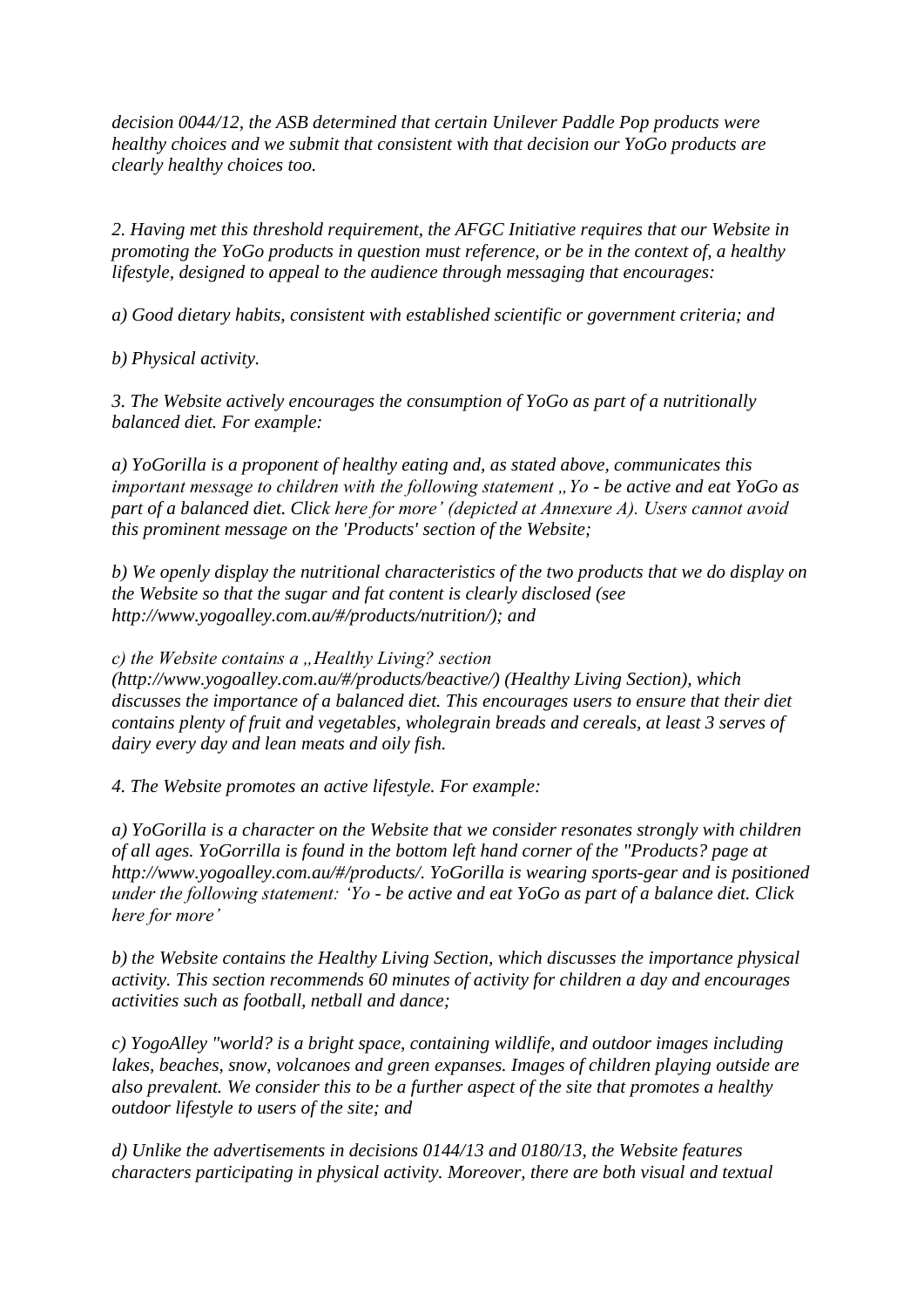*references to children taking part in physical activity.*

*5. There are also measures built in to the Website to discourage extended participation in the online games that are available to children on the site. We believe this contradicts the complaint that our Website "discourages children to participate in real physical activity". For example:* 

*a) A message will interrupt a user where they have been on the site for 30 minutes. This message states: "Break Time! "Yo – You"ve been playing for 30 mins now. Might be time for a break?? This message continues to pop-up after each interval of 30 minutes that a user spends on the site; and*

*b)* The Healthy Living Section provides the guidance that "screen time' spent on computer *games or watching TV should be less than 2 hours a day, and that kids should take regular breaks during this period.*

*6. The Website only refers to the Choc Rock and Triple Trek products. No other products or variants are listed or depicted on the site, and we do not operate any other website that promotes those YoGo products which do not comply with the school canteen nutrition policies or the Dietary Guidelines for Children and Adolescents in Australia.*

*Companies that offer a range of products under a brand, such as McDonald's or Coca Cola, are free to run print and television advertisements that only focus on one or two products. An advertisement for the McDonald's salad range would not be taken to promote the McDonald's burger range. An advertisement for Coca Cola's diet beverages would not be taken to promote Coca Cola's non-diet beverages. Likewise, a website can advertise one or two products under a brand without promoting all of the products offered by that brand. On this basis, we submit that the Website should not be construed as promoting all YoGo products.*

*7. The AFGC Initiative also requires that food products are only incorporated in an interactive game if it "incorporates or is consistent with healthy dietary choices and healthy lifestyle messaging". The games are only accessed through a website which encourages and promotes healthy dietary choices and a healthy lifestyle and the games themselves contain nothing that is not consistent with that messaging.*

*B. The AANA Codes*

*1. We submit that there is nothing in the Website content that encourages excess consumption in breach of clause 2.2 of the Food and Beverages Code. These clauses refer to such encouragement through the representation of products or portion sizes disproportionate to the setting/s portrayed or by other means that are contrary to prevailing community standards.*

*The Website includes, at the products page, a representation of the standard pack sizes of the two YoGo products involved, which appear nearby a depiction of YoGorilla saying "yo, be active and eat YoGo as part of a balanced diet" with a link through to a page with tips for healthy living. There is no express encouragement to excessively consume YoGo products, nor implied encouragement through showing portions or pack sizes that are somehow disproportionate. We note that the tubs come in 100gram packs which is consistent with this message.*

*Indeed, the product representations are in a context that encourages a balanced diet which would not include excessive consumption of snacks. As the ASB held in 0237/13, the advertising of a snack is not, of itself, something which is contrary to prevailing community standards.*

*2. Similarly, we submit there is nothing in the Website content that encourages excess*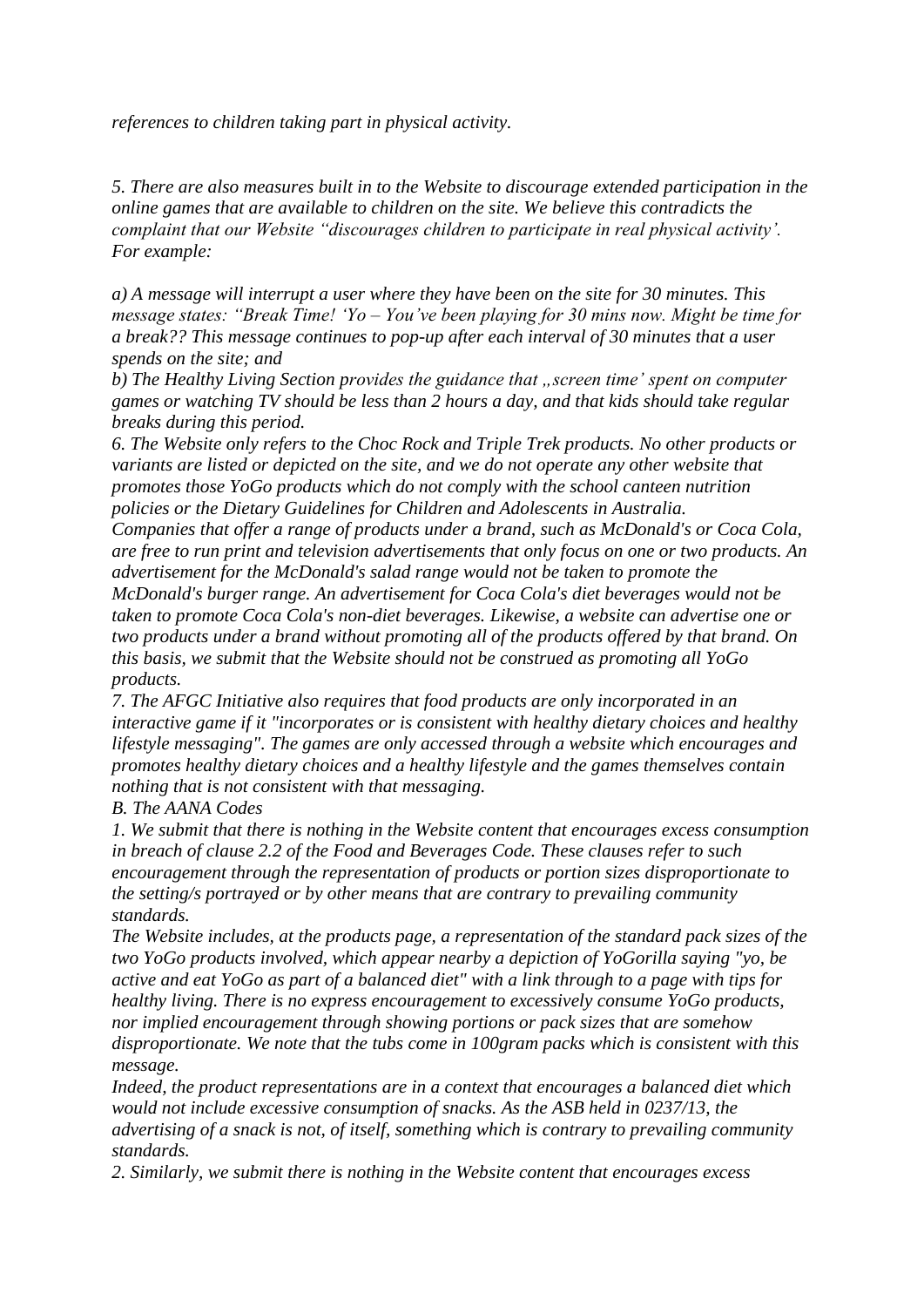*consumption in breach of clause 3.2 of the Marketing to Children Code for the reasons outlined at B1 above. Contrary to the complaint's allegation that the Website "exploits [children's] vulnerabilities in order to sell product", we submit that the Website clearly conveys multiple messages that children should consume a nutritionally balanced diet and maintain a healthy lifestyle.*

*3. Clause 2.2 of the Food and Beverages Code also prohibits food advertising and marketing from undermining "the importance of healthy or active lifestyles [or] the promotion of healthy balanced diets". The Website, far from undermining these things, actively promotes a healthy lifestyle and balanced diet as set out at A3 and 4 above. As the ASB noted in 0179/13, the "consumption of a snack product is not itself encouraging or promoting unhealthy eating habits".*

*4. Clause 2.15(a) of the Marketing to Children Code requires that marketing communications to children such as the Website "must neither encourage nor promote an inactive lifestyle or unhealthy eating or drinking habits". To the contrary, for the reasons set out at A3 and 4 above the Website encourages an active lifestyle and healthy eating habits.* 

## *C. Further Submissions*

*1. The Website was the subject of a similar complaint by the same complainant in 2012 (see 0196/12). In that decision, the ASB found that the Website did not breach clause 2.15 of the Marketing to Children Code by encouraging or promoting an inactive lifestyle or unhealthy eating habits as the Website is "indicative and supportive of the idea that YoGo would be best consumed as a snack rather than an as the entire meal or that it should be consumed in excess". The ASB also accepted that there were "measures in place to ensure that players were not spending excessive amounts of time on the site and to encourage a change in activity". Furthermore, the ASB held that "consistent with previous decisions…the advertisement of a product of a particular nutritional profile is not of itself contrary to prevailing community standards."* 

*2. Lion is actively concerned about ensuring that it sends acceptable messages to children. We are well aware of our obligations under the AANA Codes and the AFGC Initiative and we aim for best practice in this regard. In August 2011, the Website was audited to ensure compliance with these instruments, as well as our own internal policies and high standards on this matter.*

*3. Lion also appreciates that excess time in front of television, computer, tablet and smartphone screens gives rise to potential health issues for children. However, we submit that few of the many other games or programmes that children can choose to view or play will give the same level of encouragement and reminders to engage in physical activity that Lion's YoGoAlley games do.*

*4. To become a member of the YogoAlley, the site requires an email address and password. When signing up, users that are Under 18 are directed to "make sure your parent(s) or guardians have seen the privacy statement and are OK for you to sign up." The sign-up page was created with the intent that some parental/guardian assistance would be involved with this process where it involves children.* 

#### *Conclusion*

*In view of the above, we consider that the complaint should not be upheld.*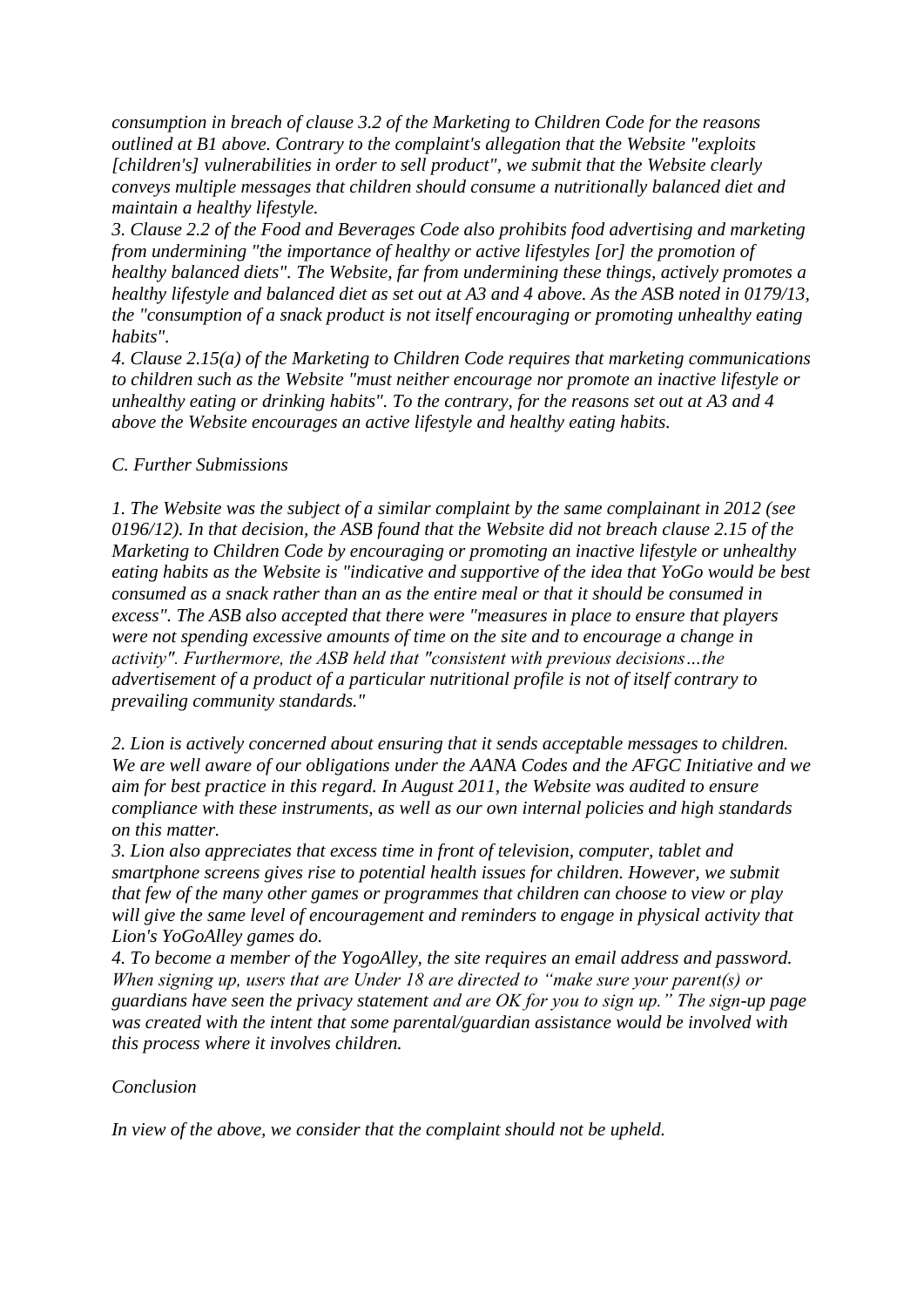#### **THE DETERMINATION**

The Advertising Standards Board (Board) considered whether this advertisement breaches the AANA Code for Advertising and Marketing Communications to Children (the Kids Code), the AANA Food and Beverages Advertising and Marketing Communications Code (the Food Code), and the AFGC Responsible Children"s Marketing Initiative of the Australian Food and Grocery Council (AFGC RCMI).

The Board noted the complainant's concern that the advertisement breaches the RCMI because it appeared in media directed primarily to children, is an advertisement directed primarily to children and because there are some Yogo products that do not represent a healthy dietary choice which are associated with the brand.

The Board noted that it had previously dismissed complaints regarding the same website for Lion (0196/12) however the RCMI did not apply at the date of the consideration.

The Board reviewed the advertisement and noted the advertiser"s response.

The Board firstly considered whether the advertisement met the requirements of the AFGC RCMI. The Board noted that previously under the AFGC RCMI the advertiser's own website did not fall within the a category that could be considered by the Board. However, changes to the RCMI effective from 1 January 2014 has broadened its coverage to include these sites and therefore the relevant requirement is that the company does not advertise food and beverage products to children under 12 in "media" unless those products represent healthy dietary choices.

Medium is defined as: 'Television, radio, print, cinema, internet sites'.

The Board noted that the medium the subject of complaint includes the entire website, including interactive games, and that this now falls within the scope of the AFGC RCMI.

The Board noted the Initiative provides that advertising or marketing communication activities are advertising or marketing communications to children and therefore captured under the RCMI Initiative if:

1. the content of the advertisement or marketing communication is, having regard to the theme, visuals and language used, are directed primarily to children (and are for food and/or beverage products; or

2. the placement of the advertisement or marketing communication is in a medium that is directed primarily to children, ie:

a. in relation to television, all C and P rated programs and other rated programs that are directly primarily to children through their themes, visuals and language; and/or

b. where children represent 35 percent or more of the audience of the Medium.

The Board noted Core Principle 1.3 which states: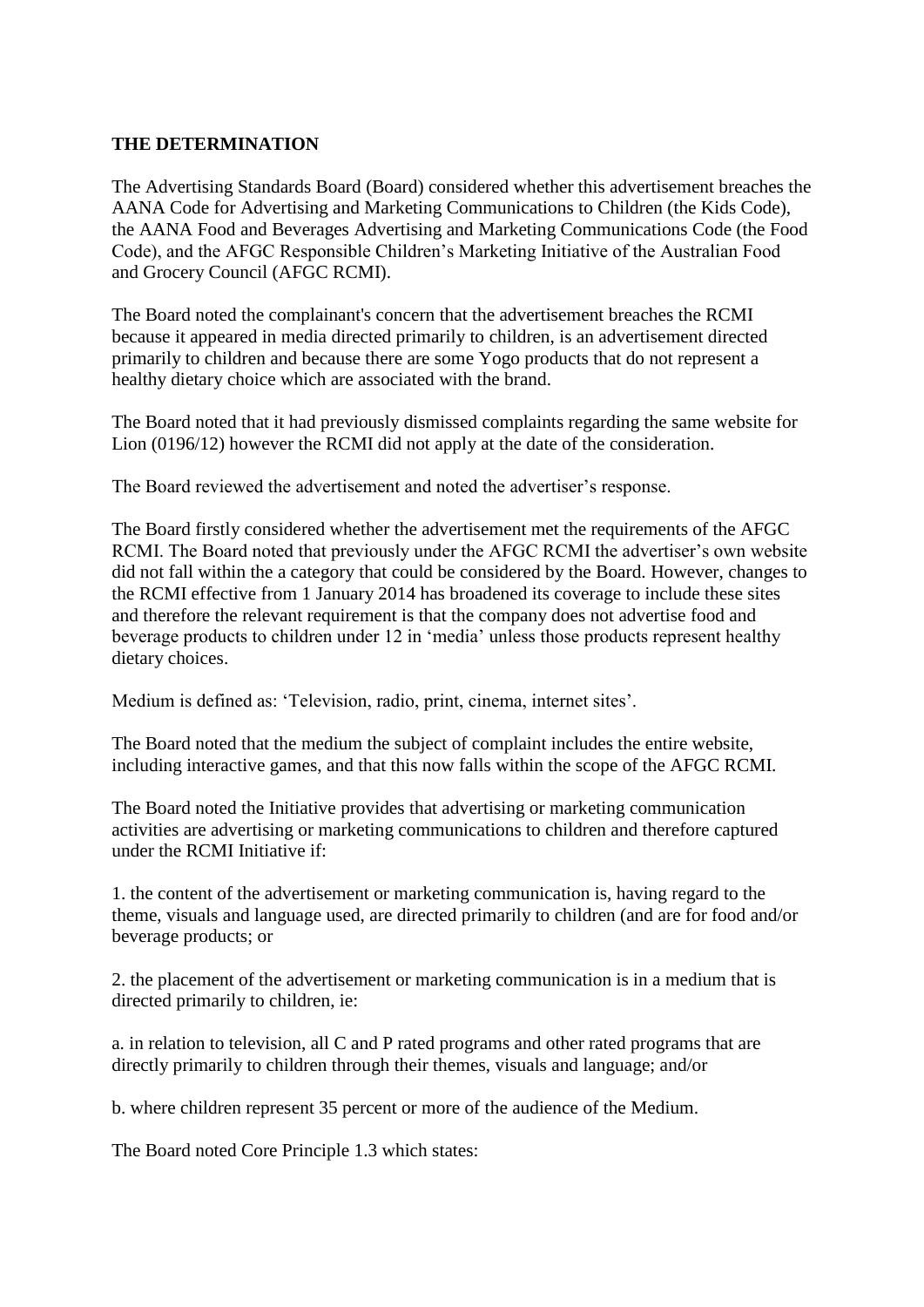"Signatories must ensure that any interactive game directed primarily to children which includes the signatory's food and /or beverage products is consistent with s1.1."

The Board noted that s1.3 requires that the Board consider whether the "communication activities are, regardless of the audience, clearly directed primarily to children under 12".

The Board considered the theme, content and visuals of the website and inclusive interactive games. The Board noted the dictionary definition of "primarily" is "in the first place" and that to be within the AFGC RCMI the Board must find that the advertisement is aimed in the first instance at children. The Board considered the theme of the advertisement (playing interactive games throughout YoGo Alley), the visuals (following along with the YoGorilla) and the language used (character animation in connection with text encouraging play of the games).

The Board noted that the advertisement is featured on the advertiser"s website page for YogoAlley (www.yogoalley.com.au). The Board noted that the website includes interactive games that involve different themes such as dancing, racing and slalom.

The Board noted that the website gives log on instructions to a parent and requires a date of birth to be entered which suggests that a child should log in and play under parental supervision. The Board considered that this 'age gating' is good practice but does not, in this instance affect whether or not the interactive game is directed primarily to children.

The Board considered that the website is clearly directed primarily to children under 12 and that the first part of s1.3 is satisfied.

The Board noted that the website has a products page that features Yogo product but noted that the entire website features the YoGorilla character and that this factor means that the signatory"s food product brand is included in the interactive games and that it must therefore comply with the second component of s1.3.

The Board noted that as the interactive game is directed primarily to children and includes the signatory"s brand, it must comply with core principle s1.1 of the AFGC RCMI. S1.1 requires that Advertising and Marketing Communications to Children for food and/or beverages must:

a. Represent healthier dietary choices, consistent with established scientific or Australian government standards, as detailed in Signatories" Company Action Plan;

# And

b. Reference, or be in the context of, a healthy lifestyle, designed to appeal to Children through messaging that encourages:

i. good dietary habits, consistent with established scientific or government standards; and

ii. physical activity

The Board first considered whether the product is a healthy dietary choice. The Board noted the advertiser's response that the advertised products that are included on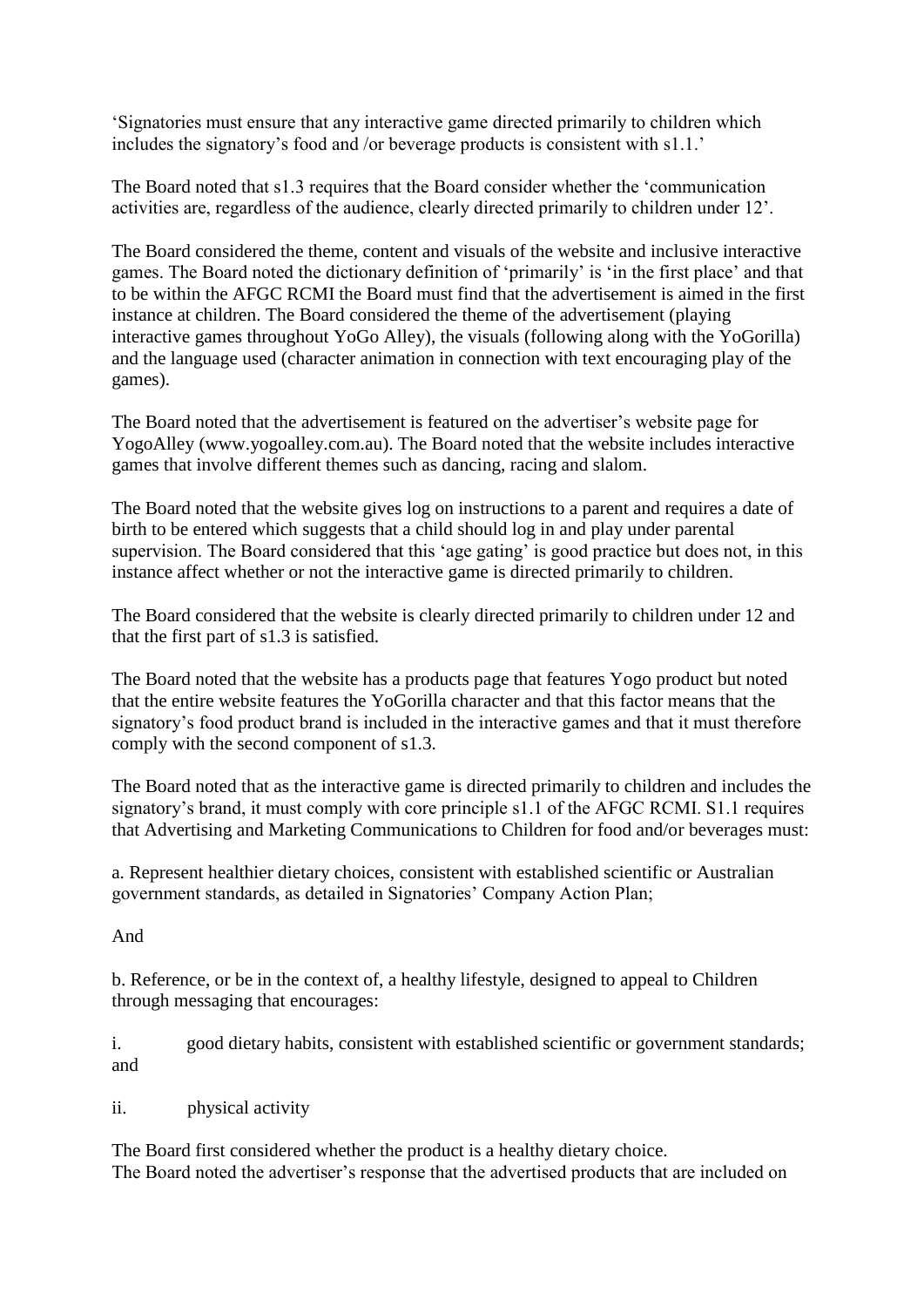the website under the products tab ie: YoGo Choc Rock and Triple Trek, do meet the requirements of the company action plan for a healthier dietary choice.

Based on the information provided by the advertiser, the Board also noted that the independent arbiter is required to provide confirmation about the nutritional integrity of the product with regard to whether the product meets the requirements for a healthier dietary choice:

The Board noted the independent arbiter's comments:

"it is the opinion of the Arbiter that the dairy deserts in question represent healthy dietary choices that are consistent with the established standards that Lion indicated they would comply with in their Company Action Plan….."

On the basis of the confirmation by the Independent Arbiter that the product meets the criteria for a healthier choice product, the Board considered that the product is a healthier dietary choice and is permitted to be advertised to children under 12.

The Board noted the complainant"s concern that there are other Yogo products that would not meet the healthier choice criteria but are associated by brand. The Board noted that as these products do not appear on the website, it is beyond the scope of the Initiative and the Board"s charter to consider these products as part of the current matter.

The Board then considered whether or not the advertising and/or marketing communication activities, reference, or are in the context of, a healthy lifestyle, designed to appeal to children through messaging that encourages:

Good dietary habits, consistent with established scientific or government standards; and

# Physical activity

The Board noted that that requirement is a positive obligation on the advertiser to ensure that the advertisement encourages both good dietary habits and physical activity. The Board noted the change to the RCMI effective from 1 January 2014 that specifically states that the marketing communication activities reference or are in the context of, a healthy lifestyle, designed to appeal to children (rather than the intended audience) through messaging that encourages:

Good dietary habits, consistent with established scientific or government standards; and

# Physical activity

The Board acknowledged that there is considerable difficulty for advertiser"s on a website platform to reflect this type of messaging and considered that in this matter there was sufficient information around good dietary habits.

The Board noted that the products page, incorporates an image of the YoGorilla character positioned closely to the statement "Yo – be active and eat YoGo as part of a balanced diet". The Board noted that there is a statement recommending that the reader "be active" and further information available regarding nutrition and physical activity. The Board noted that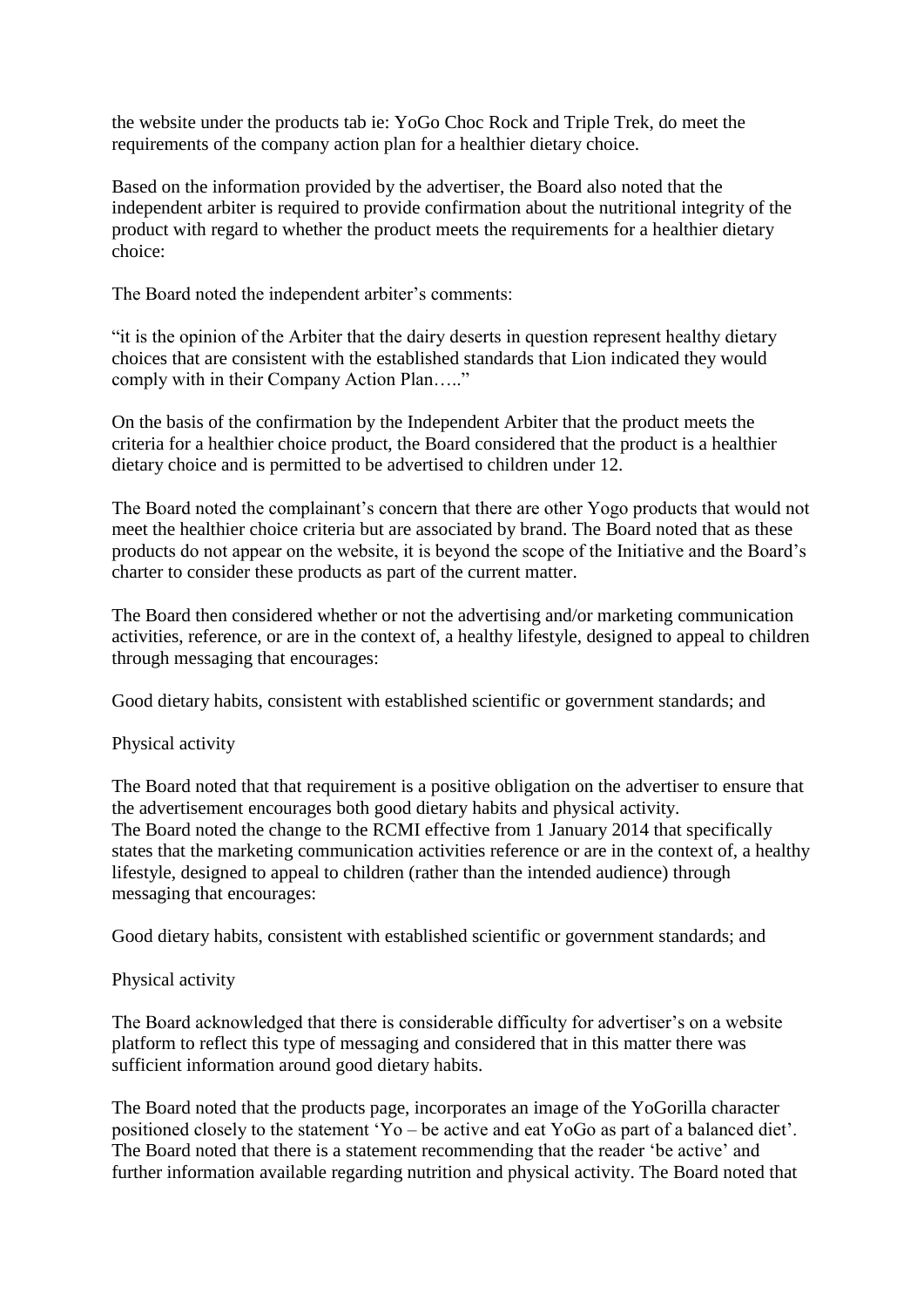the messaging is written in simplified language that could be understood by children.

The Board then considered the issue of physical activity.

A minority of the Board considered that the content of the website with games and infrequent content that specifically encouraged children to take a break or go and do exercise was not sufficient to meet the threshold test of messaging that would encourage physical activity.

However, the Board carefully considered the games and associated material on the site. The Board noted that the activity itself of playing the game on the computer was not a game that required a lot of physical activity per se.

The Board noted the advertiser"s response and agreed that there were measures in place to ensure that players were not spending excessive amounts of time on the site and to encourage a change in activity.

The Board considered that the games themselves did not have to include intense physical activity for the player but that the message that the game was delivering was a positive message and a majority of Board considered that the games, the content of the products page and the message that a player has been using the site for 30 minutes was sufficient to meet the threshold test and was considered to include messaging that would encourage physical activity.

The Board also considered the provision of the RCMI relating to "Use of Popular Personalities and Characters". The Board noted the images of the YoGo Gorilla in and around the website and considered that the use of the licensed character in an advertisement which did meet the "Advertising Messaging" requirement of the RCMI was not a breach of the RCMI.

The Board determined that the advertisement did not breach the "Advertising Messaging" and "Use of Popular Personalities and Characters" provisions of the RCMI.

The Board then considered whether the advertisement complied with the AANA Code for Advertising and Marketing Communications to Children. The definition of what is "advertising and marketing communications to children' in the AANA Children's Code is consistent with the RCMI. For the same reasons noted above, the Board considered that this advertisement is primarily directed to children.

The Board noted that for the provisions of the Children"s Code and Part 2 of the AANA Food and Beverages Code to apply the product must also be a children"s product. "Product" is defined in the Children"s Code as meaning;

"goods, services and facilities which are targeted toward and have principal appeal to Children".

The Board noted that it had previously dismissed complaints regarding the website (ref: 0196/12) and noted that in that website was considered under the provisions of the Children"s Code as it was considered to be for product.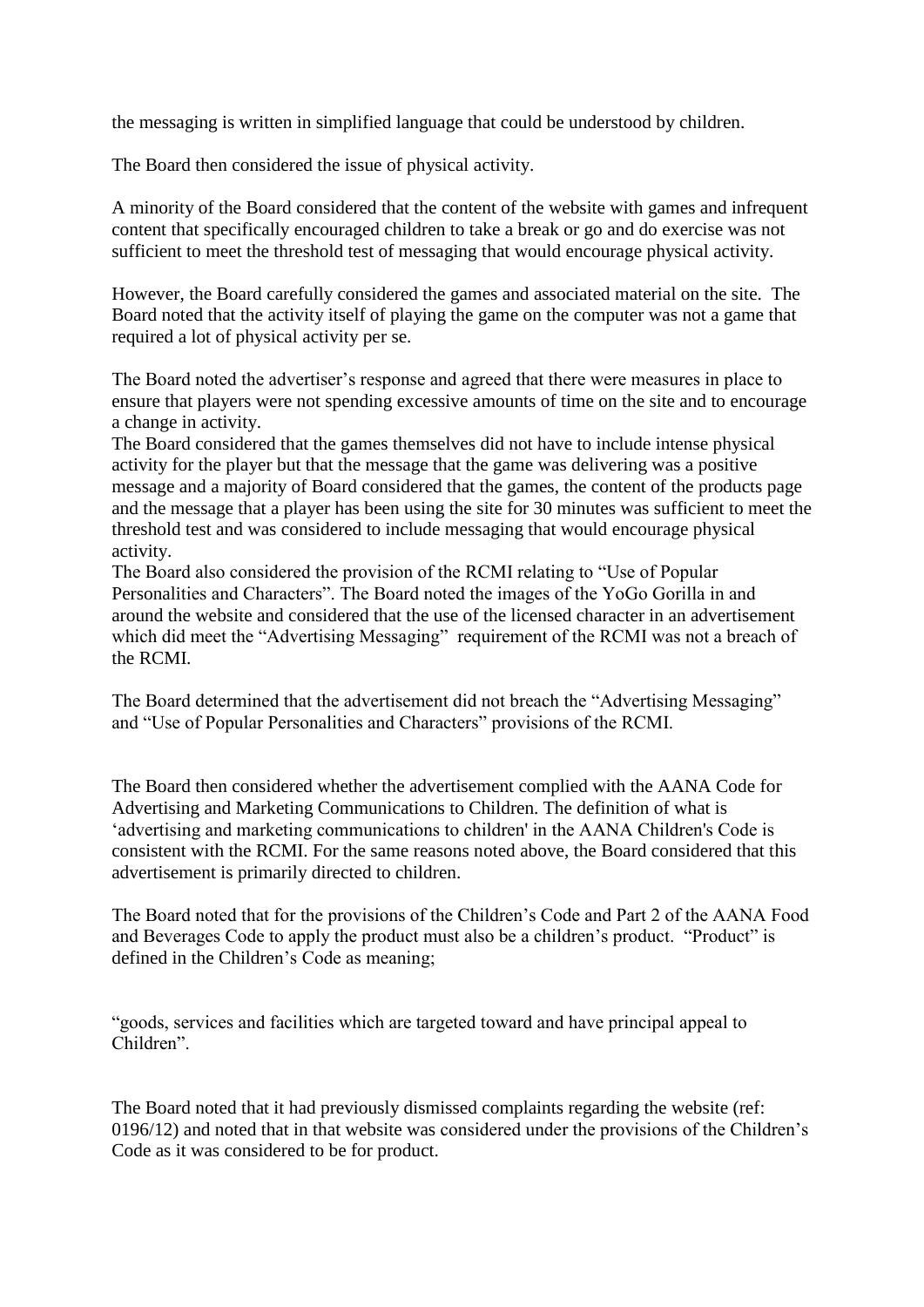Consistent with the above, the Board determined that although Yogo Choc Rock and Triple Trek are not only consumed by children, it is a snack that is targeted toward and has principal appeal to Children and accordingly is a Product.

The Board agreed that in this instance the advertisement was directed to children, that the product is of principal appeal to children and therefore that the provisions of the Children's Code and of Part 3 of the AANA Food and Beverages Code are applicable in this case.

The Board considered whether the advertisement complied with Section 2.14(a) of the AANA Code for Advertising and Marketing Communications to Children. Section 2.14(a) states that:

"Advertising or Marketing Communications to Children for food or beverages must neither encourage nor promote an inactive lifestyle or unhealthy eating or drinking habits.'

The Board determined that promoting the consumption of Yogo Choc Rock and Triple Trek as a dairy snack is not of itself encouraging or promoting unhealthy eating habits and that the advertisement does not promote an inactive lifestyle.

The Board considered that the advertisement did not breach section 2.14(a) of the Children"s Code or any other provision of the Children"s Code.

The Board lastly noted section 2.2 of the Food Code which provides that: "advertising or marketing communications for food or beverage product shall not…otherwise contravene Prevailing Community Standards...'

Consistent with previous decisions, the Board considered that the advertisement of a product of a particular nutritional profile is not of itself contrary to prevailing community standards. The Board considered that advertising Yogo Choc Rock and Triple Trek is not something which is contrary to prevailing community standards and that there is nothing contrary to community standards in the manner in which the product is promoted in this particular advertisement.

The Board also noted section 2.2 which states: "the advertising or marketing communication…shall not undermine the importance of healthy or active lifestyles nor the promotion of healthy balanced diets, or encourage what would reasonably be considered excess consumption through the representation of product/s or portion sizes disproportionate to the setting/s portrayed or by means otherwise regarded as contrary to prevailing community standards."

The Board noted that 'prevailing community standards' means the community standards determined by the Advertising Standards Board as those prevailing at the relevant time, and based on research carried out on behalf of the Advertising Standards Board as it sees fit, in relation to the advertising or marketing of food or beverage products taking into account at a minimum, the requirements of the Australia New Zealand Food Standards Code, the Australian Dietary Guidelines as defined by the National Health and Medical Research Council and the National Physical Activity Guidelines as published by the Federal Government of Australia.'